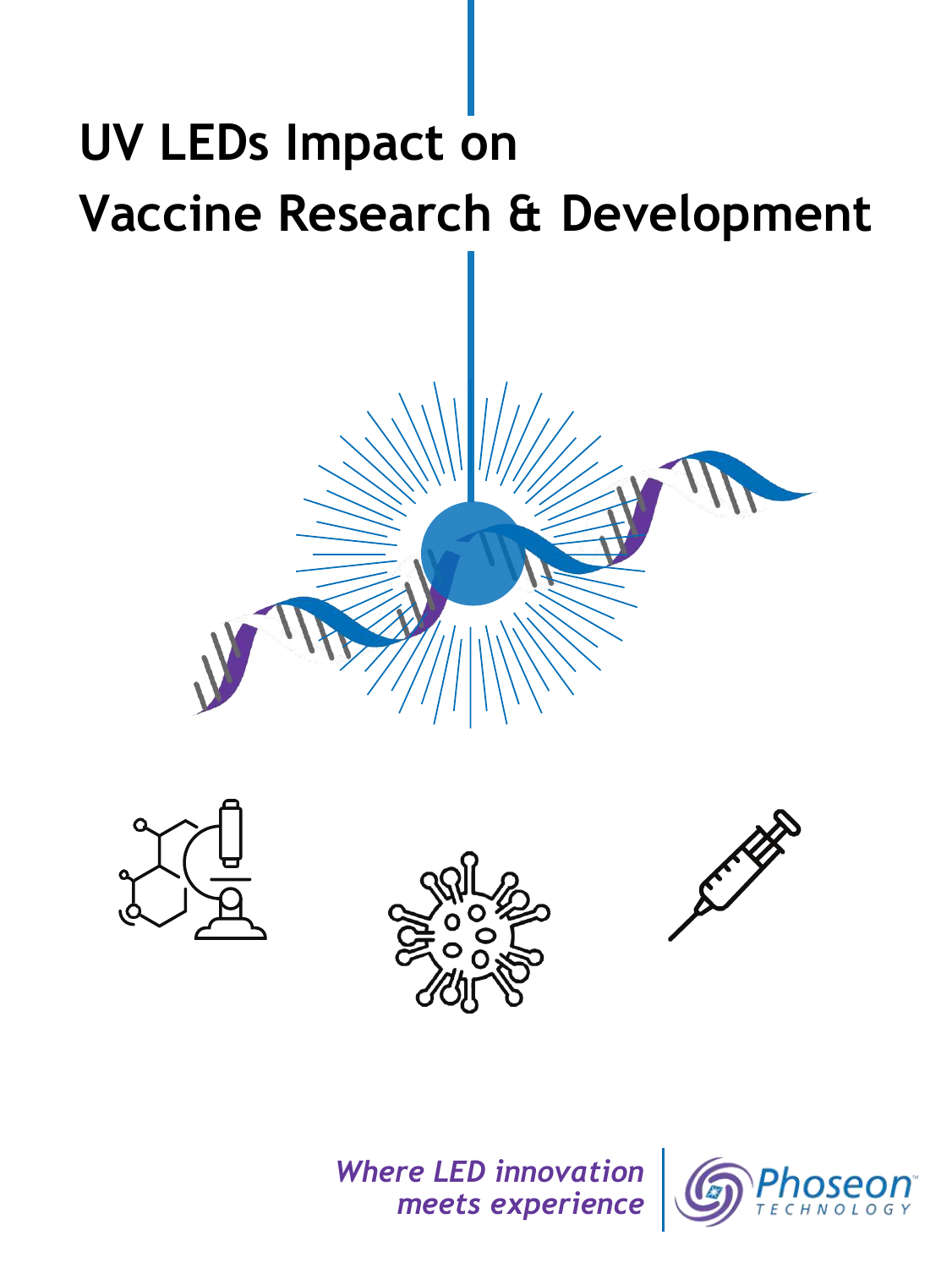Today's landscape of vaccine manufacturing is changing fast as it is brought to the forefront of contemporary news. Pressure to develop vaccines is juxtaposed to the traditional roadblocks of high cost, low or inconsistent sales compared to drug development, and the move from relative to absolute safety.

Manufacturers are charged with maintaining an extensive supply chain while monitoring for adventitious contaminants that would halt production. They also have to understand ever changing processes, patented antigens or methods, and regulations while mitigating risks and reducing costs. Eliminating some of the variables would help.

Recent discoveries in UVC LED technology provide efficient, effective, and repeatable inactivation of microorganisms and contaminants. These systems can be used to help maintain the critical cleanliness of raw materials and supplies. In addition, they can reduce the consumption of high value chemicals to deactivate the virus essential in the manufacturing of a vaccine. UVC LEDs can

do this in a consistent and predictable manner where chemical based systems cannot.

*UVC LED technology brings two essential tools to the arsenal of any a researcher or bioengineer: highly controlled partial or complete inactivation of viruses, and an effective-longlasting solution against common contaminants in R&D and manufacturing.*

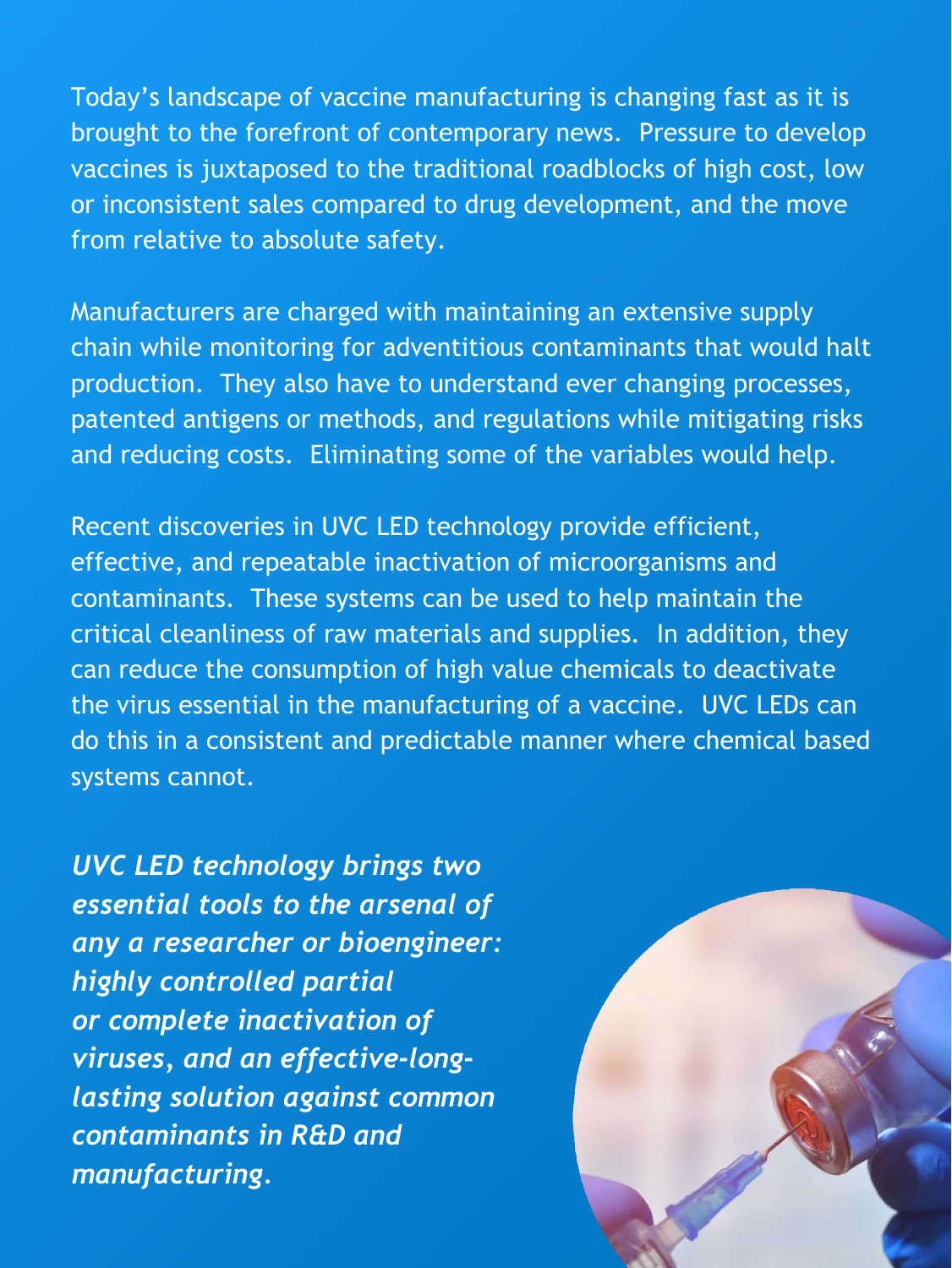

# LEDs leading industry change **With a novel inactivation solution**

# CHALLENGES RESOLVED

Increasing need for virus inactivation and effective laboratory decontamination

Chemical solutions lack specificity, control, and effectiveness



Lack of decontamination and virus inactivation alternatives



KeyPro<sup>™</sup>offers precise control and is being implemented globally

Scaling controlled solutions to manufacturing processes lacks efficiency



UV LED Diodes present a novel method for virus inactivation and contamination control

Phoseon research proves rapid, reliable inactivation of Influenza A, RNase and other biomolecules



With a large global reach, Phoseon provides life science solutions for both R&D laboratories and pharmaceutical manufacturing